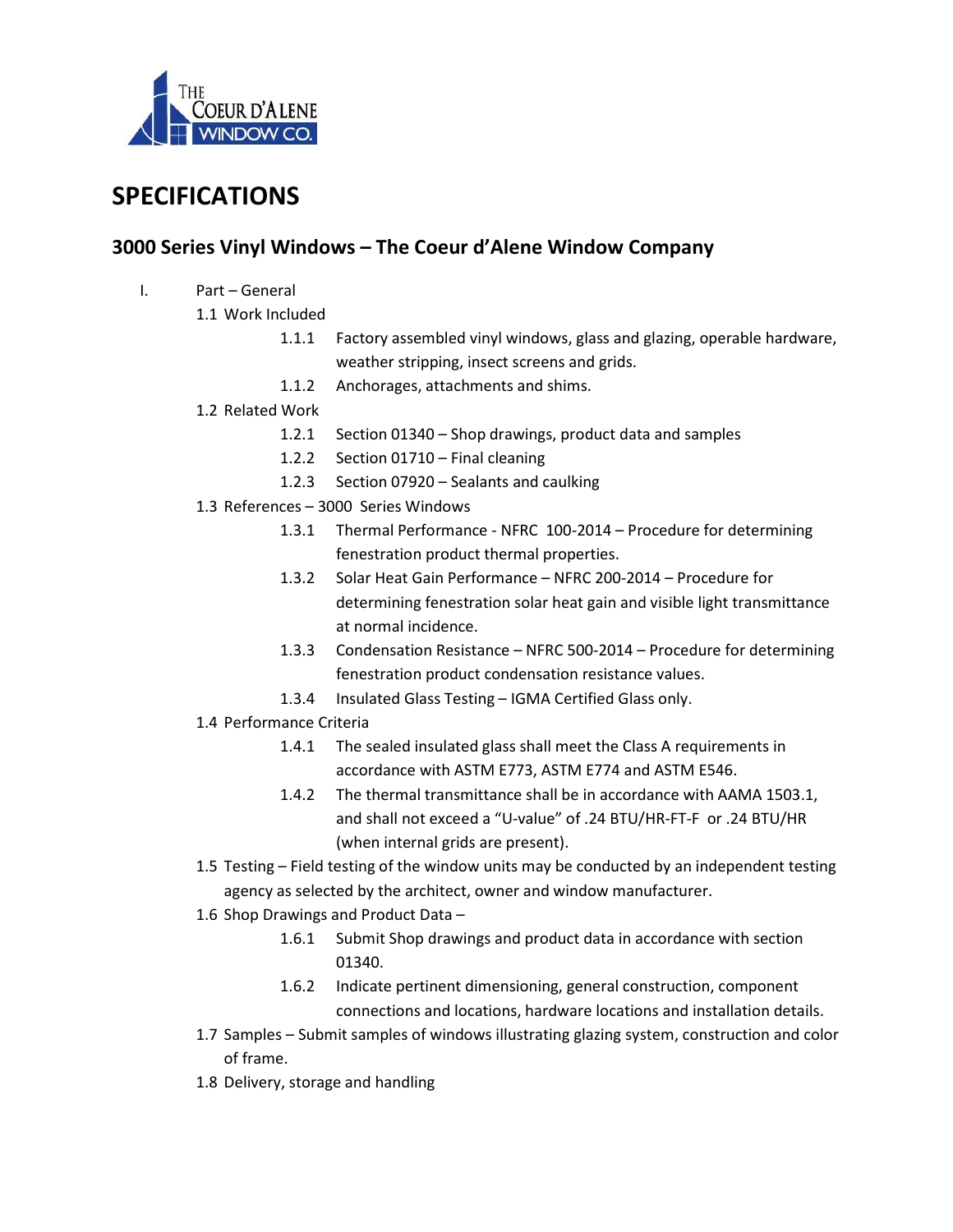

- 1.8.1 Deliver, store and protect products to site. Supply installation instructions.
- 1.8.2 Store off ground, under cover, protected from weather and construction activities. Do not lay flat.
- 1.9 Environmental requirements
	- 1.9.1 Install sealants per manufacturer specifications.
	- 1.9.2 Maintain minimum temperature in accordance with sealant manufacturer's specifications.

## II. Products

- 2.1 Manufacture
	- 2.1.1 Windows shall be 3000 Series manufactured by The Coeur d'Alene Window Company, 11420 E Montgomery Dr, Spokane Valley, WA 99206. www.coeurdalenewindow.com 1.509.928.4686.
	- 2.1.2 Factory assembled windows with sash installed in the frame. Types shall be:

3200 Single hung or Vertical Slider

3100 Horizontal Slider

3010/3310 Picture Window

3411 Casement

3800 Patio Door

## 2.2 Components

- 2.2.1 Frames shall be high impact resistant, rigid pipe grade polyvinyl chloride (PVC). All corners shall be heat welded with trimmed excess not to exceed 1/8". Exterior walls shall be at least .065" thick. Frame shall include a built in weep system and integral nail fin. Overall frame depth of 3 3/8" for windows only.
- 2.2.2 Sash shall be high impact resistant, rigid pipe grade polyvinyl chloride (PVC). All corners shall be heat welded with trimmed excess not to exceed 1/8". Exterior walls shall be at least .065" thick. Meeting rails are to have an integrated locking system. All sashes exceeding 32" at the meeting rail shall be reinforced with metal. Bottom rails shall include weep holes.